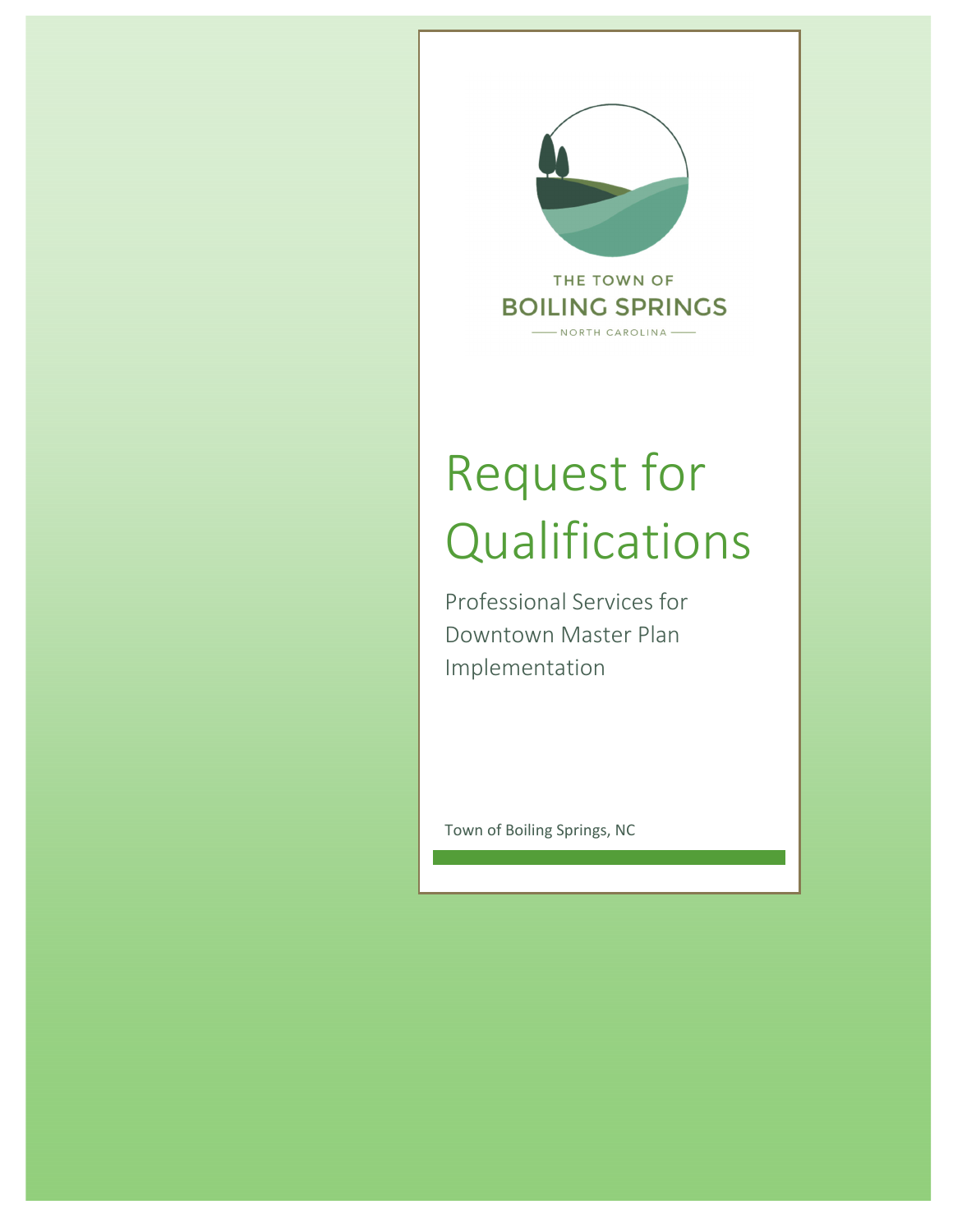# Contents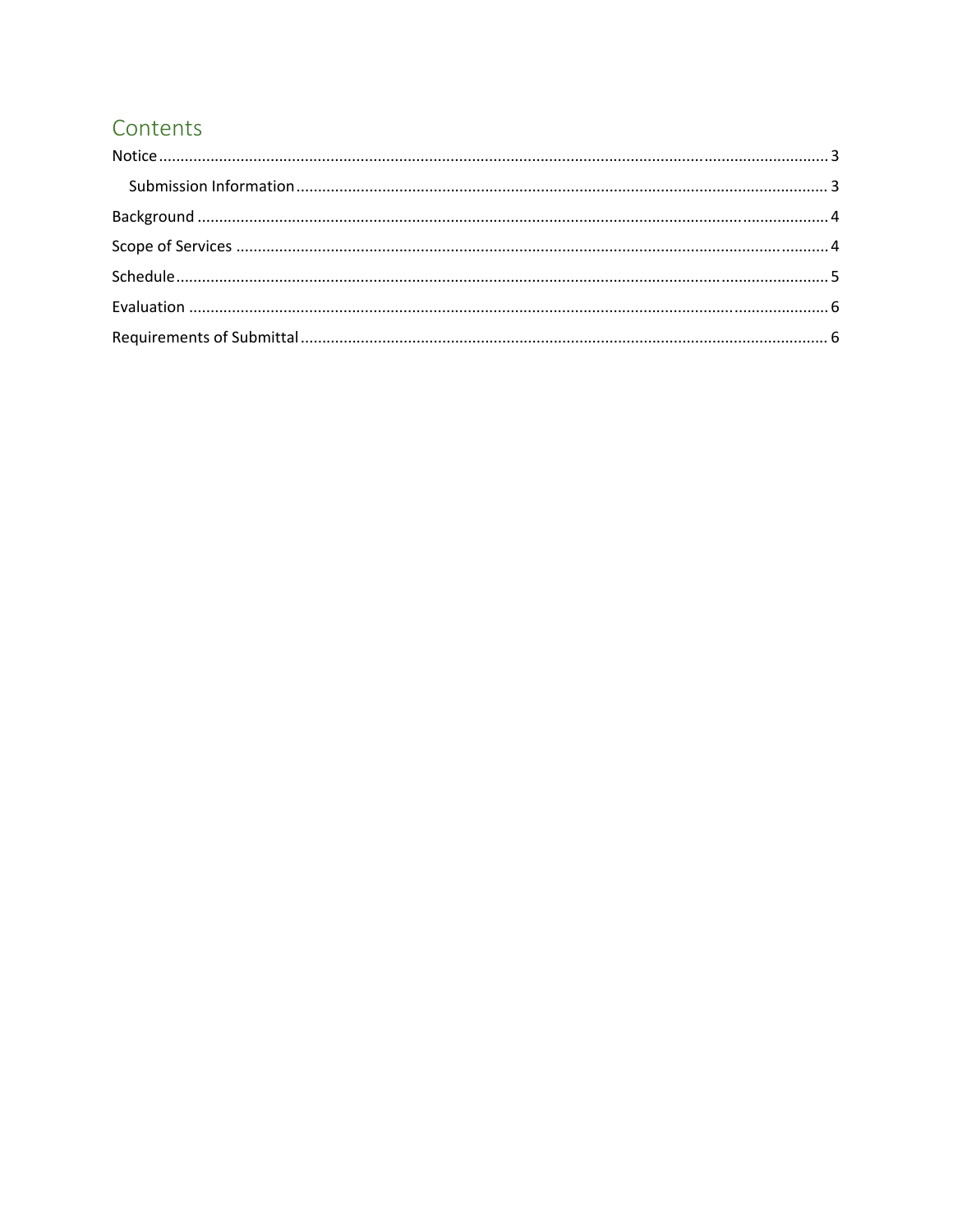#### **Notice**

#### Submission Information

| TO:      | ALL PROSPECTIVE BIDDERS                                            |
|----------|--------------------------------------------------------------------|
| FROM:    | Justin Longino, Town Manager                                       |
| SUBJECT: | Request for Qualifications for Downtown Master Plan Implementation |
| DATE:    | August 1, 2021                                                     |

The Town of Boiling Springs, NC is requesting Statements of Qualifications for professional management and design services for our conceptual Downtown Master Plan. These services include engineering, design, and construction administration of multimodal transportation improvement projects such as sidewalks, bicycle lanes, street improvements, infrastructure, downtown streetscape, and pedestrian safety improvements. The Town intends to retain one-firm to oversee the management of all activities.

#### **Statements of Qualifications are due by 3 P.M. on September 10, 2021.**

Please email the Statements of Qualification to the address below. If needed, a USB drive may be mailed.

For information related to the specifics of the proposal or for additional information, please contact:

Justin Longino, Town Manager justin.longino@boilingspringsnc.net 704‐434‐2357 Town of Boiling Springs PO Box 1014 Boiling Springs, NC 28017

All questions related to this RFQ must be submitted to the email address above by 5:00 P.M. on August 25, 2021. All responses to submitted questions will be published in the form of an addendum on the Town's website at www.boilingspringsnc.net on or before August 26, 2021.

The Town of Boiling Springs reserves the right to reject any and all proposals.

Published: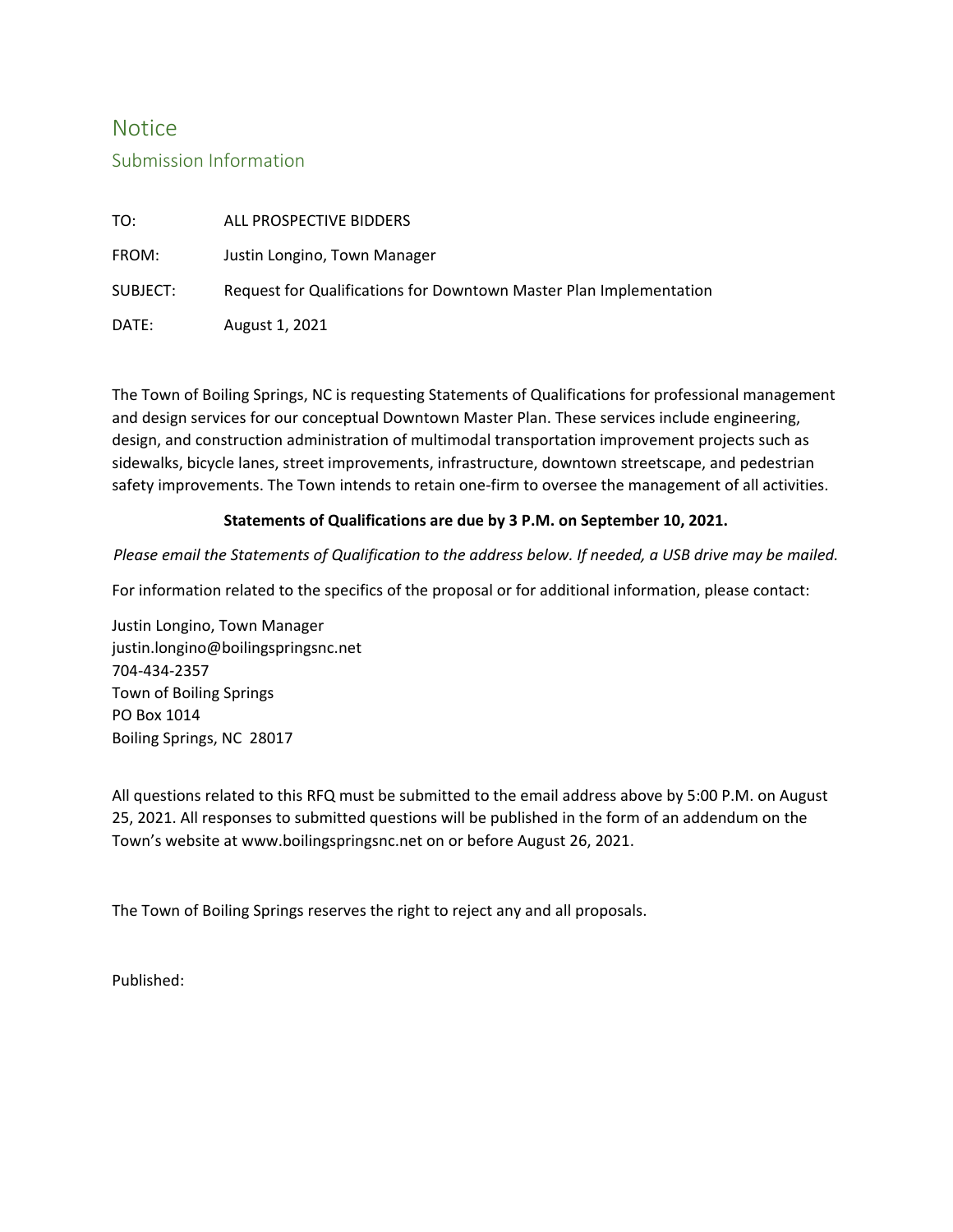### Background

In 2020, the Town of Boiling Springs adopted a plan that was developed out of a year-long process to determine the best way to improve the downtown area. The result was the Downtown Master Plan (DMP). The Town, in conjunction with residents and key community leaders, aimed to provide additional design guidelines within the 1/4 & 1/2-mile radius of the core intersection of College Avenue & Main Street. These recommendations support a pedestrian‐oriented streetscape, prioritize pivotal pilot projects that alleviate broken connections, build a brand/identity, and promote shops and small businesses that define the "small town" feel by creating places with strong cultural identities. The goals of the Downtown Master Plan center around Land Use, Transportation/Parking, Economic Development, Parks and Recreation, and Planning and Zoning (*for the full document, see our website or this link*).

The DMP identifies several priority projects, offers policy strategies and general strategies for development, and highlights 'top opportunities.' The main goals of this next step are to implement these projects based on funding feasibility, provide construction documents that allow these projects to be sent out for competitive bidding, offer detailed recommendations on innovative financing opportunities, and provide overall management services to make the conceptual DMP a reality.

#### Scope of Services

The Town of Boiling Springs is soliciting statements of qualifications from professional firms to provide management and design services for various multimodal transportation improvement projects including bicycle and pedestrian safety infrastructure, sidewalk construction, streets infrastructure and downtown streetscape design.

*Your submittal should include the cost of managing this DMP implementation process (overseeing funding opportunities (grants, bonds, loans, etc), bidding, and construction). The cost of plan design, engineering, and other hard deliverables will be assessed separately and managed by your firm.* If your firm can handle all the management, design, and implementation of these various project aspects in-house, this should be stated in your submittal. If not, please state your approach to addressing this.

Work under the contract, may include, but is not limited to the following:

- Management of funding, bid, and construction processes
- Oversee design of multimodal transportation improvements to include such items as sidewalks, walkways, median islands, curb ramps, curb bulbs, and other intersection treatments
- Oversee design of greenways and other types of bicycle and pedestrian facilities
- Determination of ROW needs (both permanent and temporary)
- Assist with ROW and easement acquisition
- **•** Temporary Construction Easement production
- Oversee aspects of plan design such as:
	- o Signal/electric design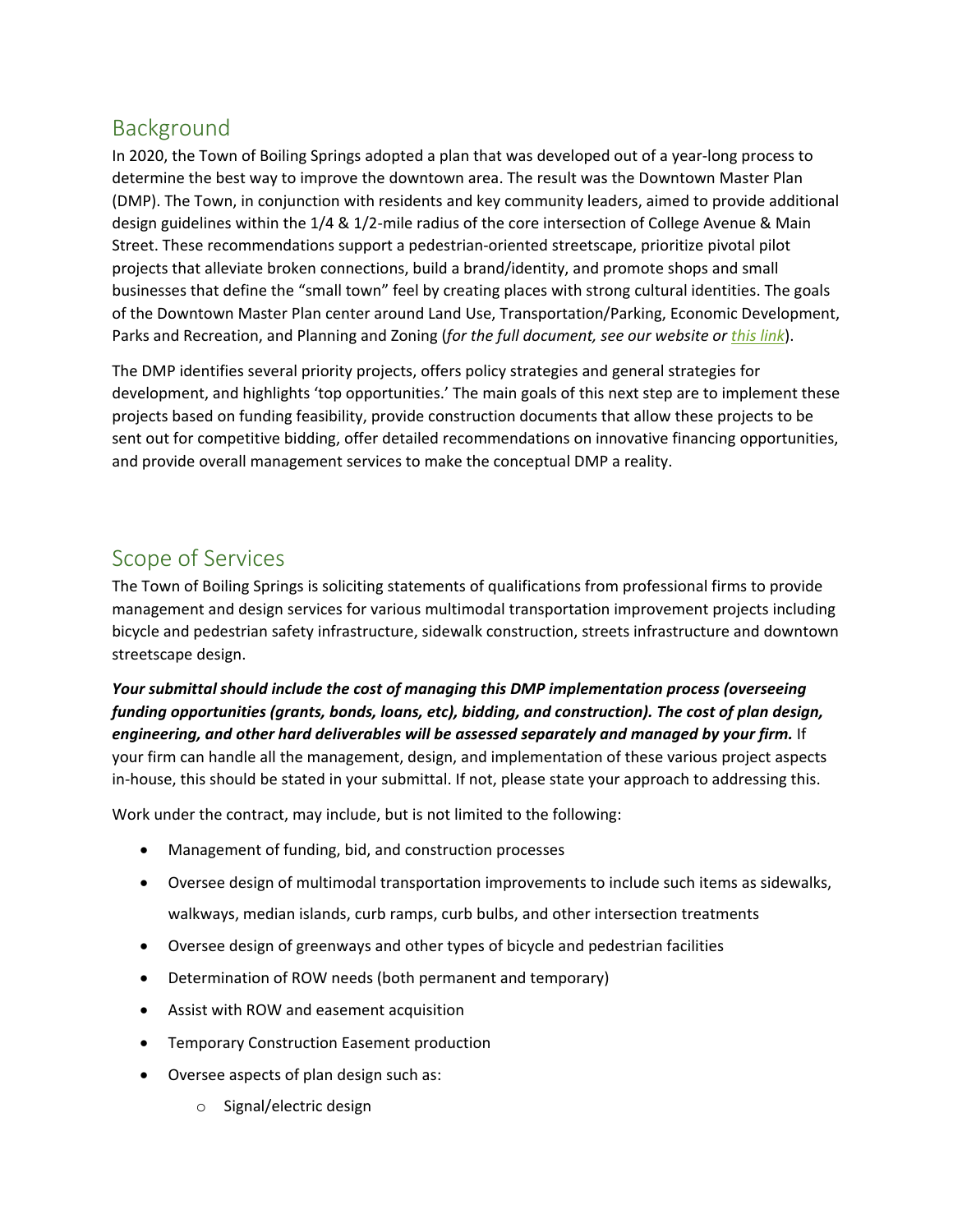- o Landscape Design
- o Drainage and stormwater design
- Incorporate other plan recommendations (e.g. existing Capital Improvement Plans) into project implementation/construction
- Coordinate grant writing efforts to fund projects and reporting metrics if awarded
- Environmental documentation (NEPA and other environmental documentation/approvals as appropriate to the project)
- Public engagement/involvement at neighborhood meetings (as needed)
- Development of a business overlay or municipal service district and guidelines for future management
- Manage deliverables to include:
	- o Approach and recommendation on project/policy implementation
	- o Final construction documents (i.e., plans, specifications, and estimates) that meet Town of Boiling Springs/NCDOT standards
	- o Funding source recommendations (grants, bonds, loans, etc.)
	- o Detailed breakdown of costs for construction
- Consultation with individual property owners on design, location, and access questions
- Utility Relocation & Coordination
- Obtain all local, state, and federal permits/approvals (as needed)
- Right-of-Way & Easement Plats
- Preliminary Cost Estimates and Final Opinions of Probable Construction Costs
- Construction Administration
- Specifications & BID Document
- Record Drawings and Close-Out Documents
- Traffic Calming Plans
- Pavement Marking Plans

#### Schedule

| 8/4/2021  | RFQ posted to Town website                         |
|-----------|----------------------------------------------------|
| 8/25/2021 | Deadline to submit questions related to the RFQ    |
| 8/26/2016 | Responses to questions posted on the Town web site |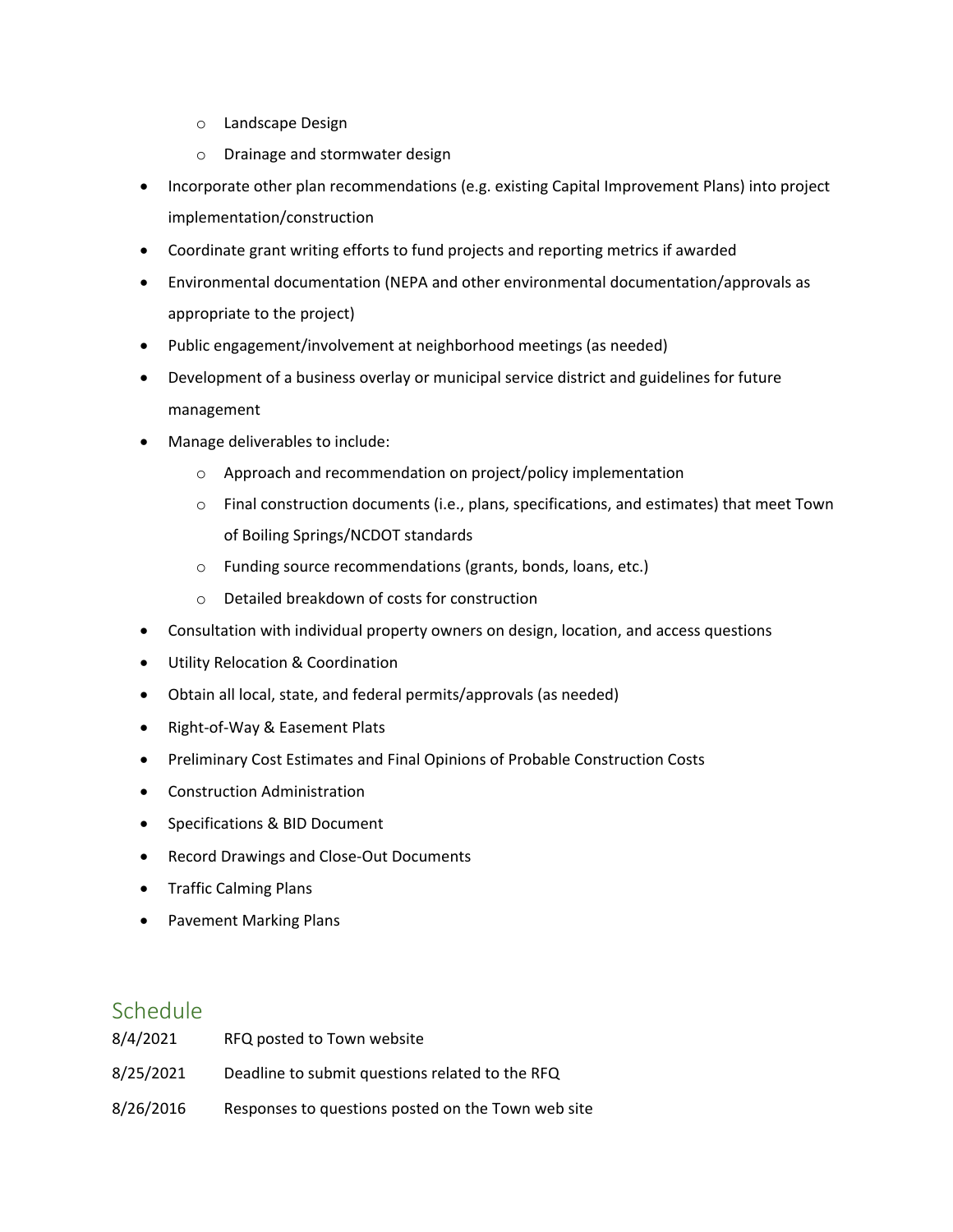| 9/10/2016 | RFQ Response Due by 3:00 pm                     |
|-----------|-------------------------------------------------|
| 9/17/2016 | Completion of Town review of RFQ submittals     |
|           | 9/27-30/2021 Short List Interviews, if required |
| 10/5/2021 | Notification of Selected Firm                   |

## Evaluation

All Qualifications will be evaluated on the following criteria:

1. **Firm experience/reputation/workload** – Experience of the firm in similar work and record of successful completion of similar projects. A main component is the firm's ability to immediately start work on projects and its overall capacity to handle a heavy workload as multiple projects will be assigned at the same time; demonstrated understanding of the Town's goals and purposes for this project; specific management approach; and the firm's ability to offer the breadth and quality of services anticipated for a wide range multi-modal transportation projects.

2. **Experience of the personnel assigned to this project team** – The Town will give considerable weight to the individual qualifications of the project team members who will be assigned to this project; additional consideration will be given to the main contact that will be working with the Town Manager on the development of this plan. This key contact will be considered part of the management team. Consideration will include qualifications of key personnel, project manager's experience, and subconsultant (if any) experience and qualifications. If a teaming approach is proposed, please note how the teams have worked together on similar projects.

3. **Ability to understand, innovate upon, and complete the scope of work** – The proposed approach for performing the work for this project, including demonstrated understanding of the scope and project deliverables. General understanding of local conditions, permitting process, and proven experience delivering projects within budget. Extra emphasis should be placed on innovative solutions and approaches to project deliverables and implementation.

4. **Schedule** – Consideration will be given to the firm's ability to meet and potentially accelerate schedules and responsiveness to Town of Boiling Springs.

## Requirements of Submittal

The Statement of Qualifications should not exceed 15 pages (double‐sided is allowed) in length and should include the following information:

- Letter of Interest
	- o Explain why your firm is the most qualified to provide the requested services
	- o Include brief firm overview
	- o Include lead firm name, contact person, address, and phone number